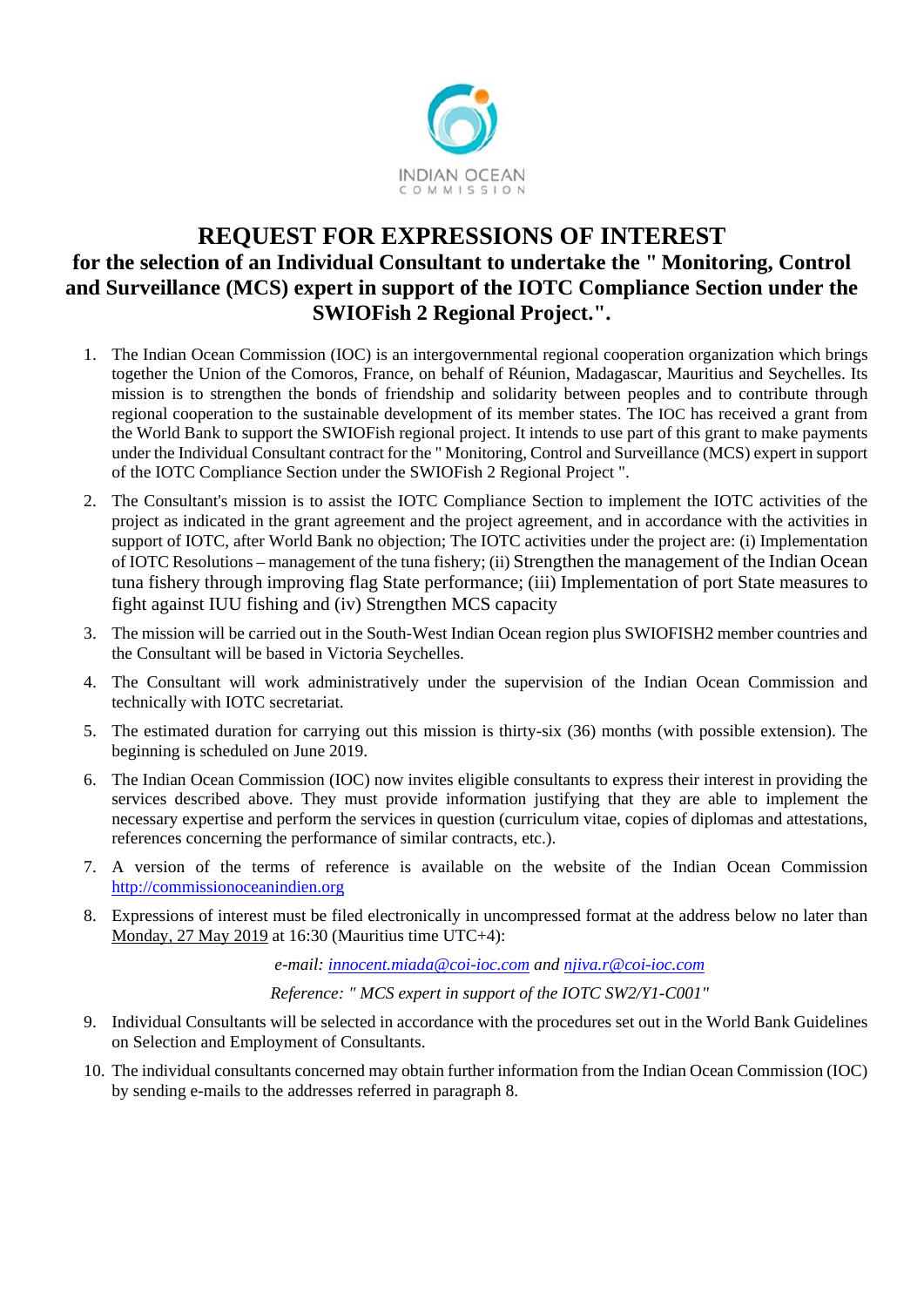

# **DEMANDE DE MANIFESTATIONS D'INTERET pour la sélection d'un consultant individuel "Experts en suivi, contrôle et surveillance (SCS) à l'appui de la section de la conformité avec la CTOI dans le cadre du projet régional SWIOFish**

- 1. La Commission de l'Océan Indien (COI) est une organisation intergouvernementale de coopération régionale qui regroupe l'Union des Comores, La France au nom de la Réunion, Madagascar, Maurice et Seychelles. Elle a pour mission de resserrer les liens d'amitié et de solidarité entre les peuples et de contribuer à travers la coopération régionale au développement durable de ses Etats membres. La COI a obtenu un don de la Banque mondiale pour financer le projet SWIOFish Regional (Second South West Indian Ocean Fisheries Governance and Shared Growth Project). Il se propose d'utiliser une partie de ce don pour effectuer des paiements autorisés au titre des contrats des Consultants Individuel relatif à "l'expert en suivi, contrôle et surveillance (SCS) à l'appui de la section de la conformité avec la CTOI du projet régional SWIOFish 2".
- 2. Le consultant a pour mission d'assister la section de la conformité de la CTOI à mettre en œuvre les activités CTOI du projet telles qu'indiquées dans l'accord de subvention et l'accord de projet, et conformément aux activités menées à l'appui de la CTOI, après que la Banque mondiale ne s'y soit pas opposée; Les activités de la CTOI dans le cadre du projet sont les suivantes: (i) Mise en œuvre des résolutions de la CTOI - gestion de la pêche au thon; ii) renforcer la gestion de la pêche au thon dans l'océan Indien en améliorant les performances de l'État du pavillon; (iii) Mise en œuvre des mesures du ressort de l'État du port pour lutter contre la pêche illicite, non déclarée et non réglementée et (iv) Renforcement de la capacité de SCS.
- 3. La mission sera effectuée au niveau de la région du Sud-Ouest de l'Océan Indien.
- 4. Le Consultant travaillera sous la supervision de la Commission de l'Océan Indien.
- 5. La durée estimée des prestations est de trente-six (36) mois avec possibilité d'extension. Le début des prestations est prévu en Juin 2019.
- 6. La Commission de l'océan Indien (COI) invite les consultants admissibles à manifester leur intérêt pour la fourniture des services décrits ci-dessus. Ils doivent fournir les informations justifiant qu'ils sont en mesure de mettre en œuvre les expertises nécessaires et d'exécuter les prestations en question (curriculum vitae, copie des diplômes et attestations, références concernant l'exécution de contrats analogues, …).
- 7. Une version des termes de référence est disponible dans le site web de la Commission de l'océan Indien http://commissionoceanindien.org
- 8. Les manifestations d'intérêt doivent être déposées en version électronique sous format non comprimé à l'adresse ci-après au plus tard le Lundi 27 Mai 2019 à 16 heures 30 minutes (heures de Maurice GMT+4) :

*e-mail : innocent.miada@coi-ioc.com et : njiva.r@coi-ioc.com*

*Référence : "MCS expert in support of the IOTC SW2/Y1-C001"* 

- 9. Les Consultants individuels seront sélectionnés en accord avec les procédures définies dans les Directives de la Banque Mondiale sur la Sélection et Emploi des Consultants.
- 10. Les consultants individuels intéressés peuvent obtenir de plus amples informations, auprès de la Commission de l'océan Indien (COI) en envoyant courriel aux adresses visées au paragraphe 8.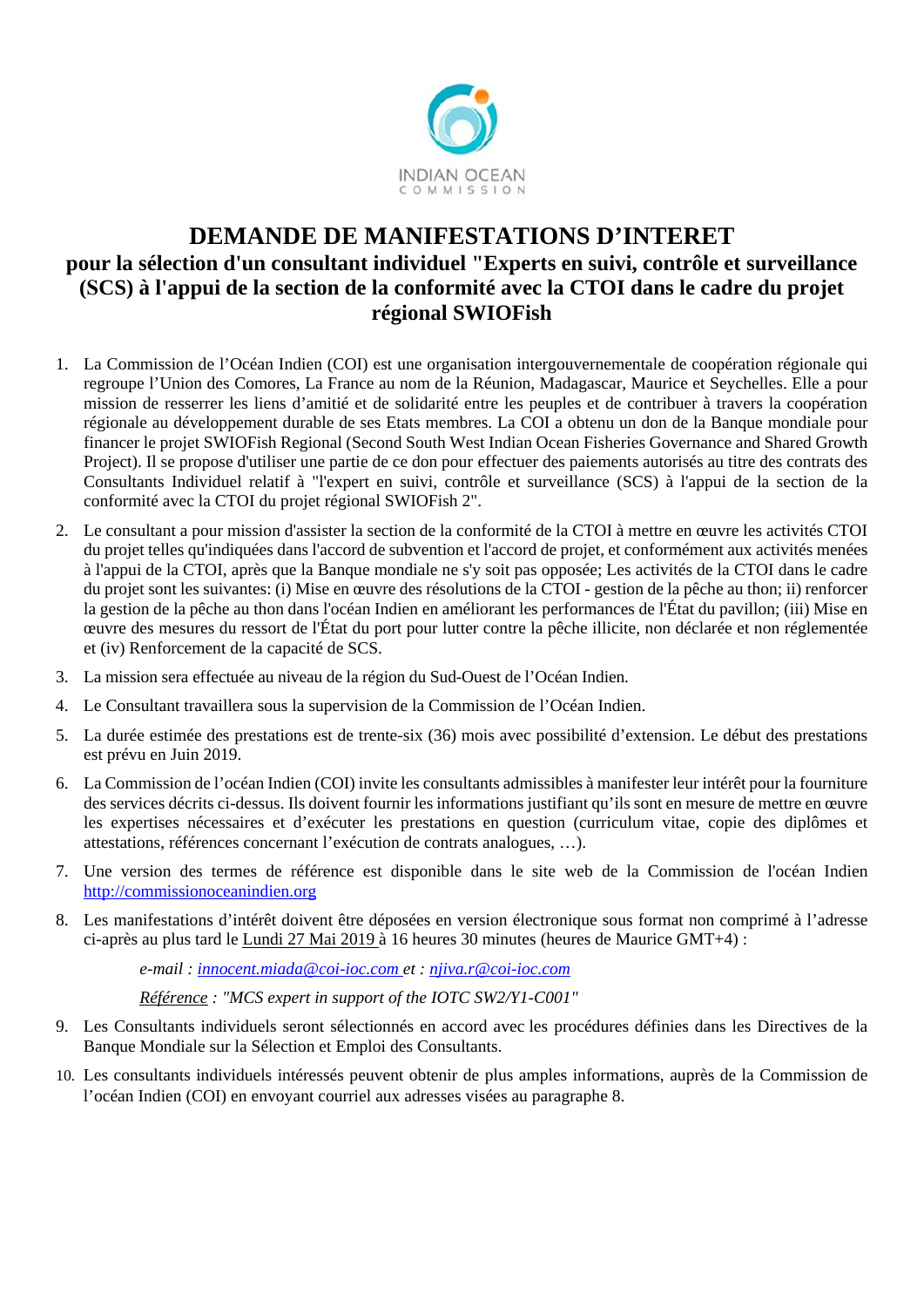Terms of Reference for Monitoring, Control and Surveillance (MCS) expert in support of the IOTC Compliance section







# **South West Indian Ocean Fisheries Governance and Shared Growth Program (SWIOFish Regional)**

**Second South West Indian Ocean Fisheries Governance and Shared Growth Project (SWIOFish2)**

**Terms of Reference for Monitoring, Control and Surveillance (MCS) expert in support of the IOTC Compliance Section (Individual)** 

| Assignment title    | Monitoring, Control and Surveillance (MCS) expert in support<br>of the IOTC Compliance Section under the SWIOFish 2<br>Regional Project. |
|---------------------|------------------------------------------------------------------------------------------------------------------------------------------|
| Contract duration   | 36 months (Initial contract 3 years, with possible extension).                                                                           |
| Assignment location | <b>IOTC</b> Secretariat, Victoria, Seychelles.                                                                                           |
| Financed by         | <b>IDA</b>                                                                                                                               |

**November, 2018**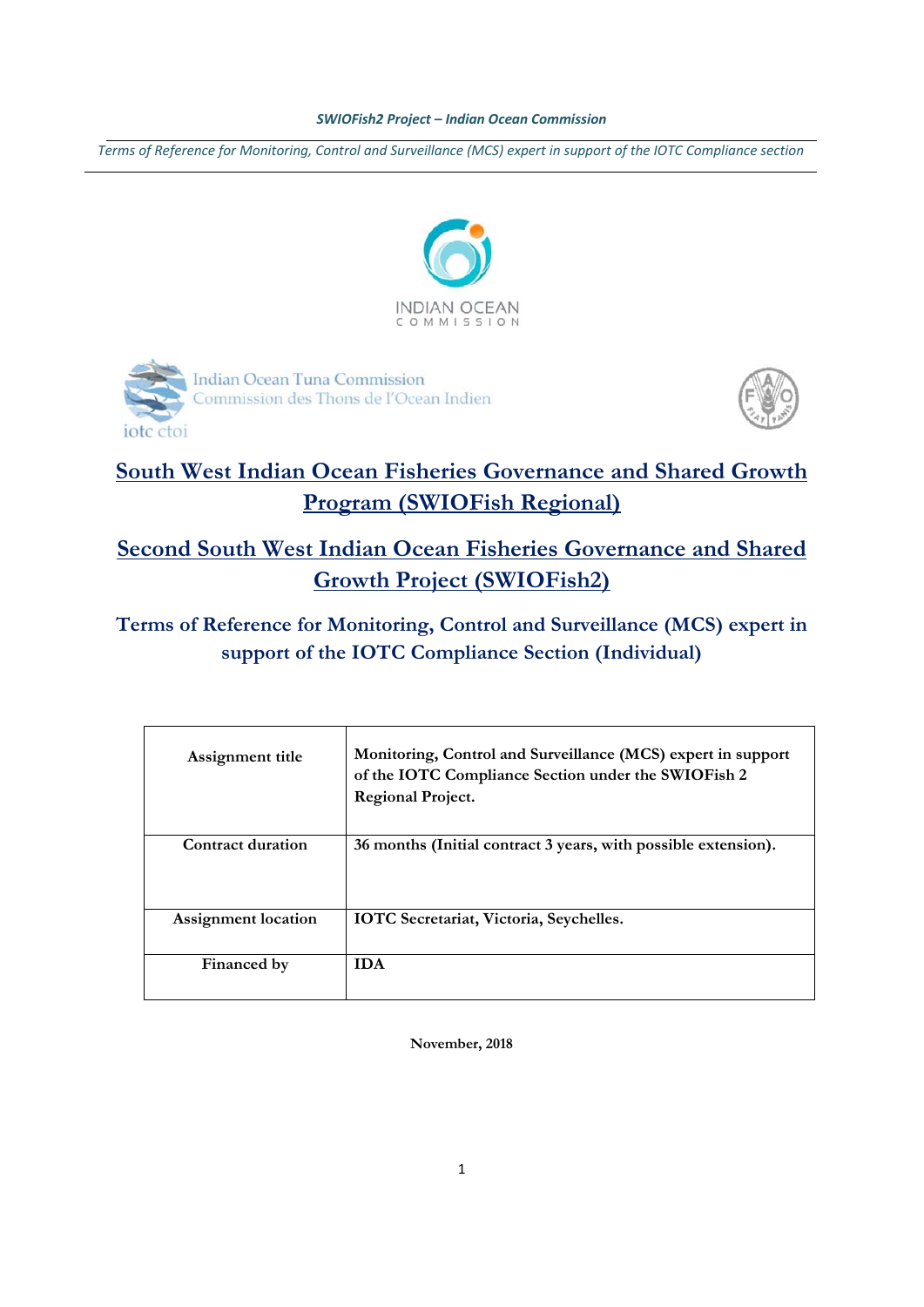Terms of Reference for Monitoring, Control and Surveillance (MCS) expert in support of the IOTC Compliance section

## **1. Background 1.1.SWIOFISH 2**

World Bank has been supporting various fisheries projects in the Africa Region. At the regional level, the most relevant of these is the South West Indian Ocean Fisheries Project (SWIOFP), which closed on March 31, 2013. The SWIOFP, which brought together all countries in the South West Indian Ocean (SWIO), including Kenya, Mozambique, South Africa, Seychelles, Comoros, Madagascar, Mauritius, France (non-beneficiary participant), Somalia (observer) and Tanzania, was successful in building regional capacity for fisheries management, including through establishing a network of fisheries researchers and managers, and developing a regional management framework. Ultimately the Member countries of the South West Indian Ocean Fisheries Commission (SWIOFC) agreed to reform the Commission, promoting it from an advisory body to a Regional Fisheries Management Organization (RFMO) of the Coastal States – enabling it to take binding decisions on fisheries management, and to negotiate in bloc with Distant Water Fishing Nations, among others.

Given the important achievements of SWIOFP, SWIOFC Member Countries have requested a follow-on program namely – *the South West Indian Ocean Fisheries Governance and Shared Growth Program* **(SWIOFish Program)**.

The proposed program will be Series of Projects (SOP), over a 15-year period, using IDA and blended GEF resources, together with parallel support from other donors and trust funds. It will comprise a regional umbrella and a combined approach targeting both regional and national fisheries priorities. It will support regional integration of fisheries management, while expanding the approach beyond research and sound fisheries management to strengthen sector governance and harness the value of coastal and marine fisheries to national economies. *Given the importance of sound fisheries management to livelihoods and economic growth, the SWIO coastal countries have decided to all participate in the SWIOFish Program through a regional platform hosted by the SWIOFC and supported by the Indian Ocean Commission (IOC)*.

The first Project under the Program, entitled SWIOFish1, is now under preparation, and will implement, within 6 years, regional activities as well as country-level investments in Mozambique, Comoros and Tanzania. Other SWIO countries are expected to join progressively with countrylevel investments.

#### **2.2.IOTC**

The IOTC is an intergovernmental organization established under Article XIV of the FAO Constitution. The IOTC agreement was concluded in 1993 and entered in force in March 1996. The IOTC is mandated to manage tuna and tuna-like species in the Indian Ocean and adjacent seas with primary objective the conservation and optimum utilization of the stocks for long term sustainability.

Since 1998, the members of the IOTC have dedicated most of their effort to the scientific component of fisheries management, to manage the tuna and tuna-like resources. Since the mid 2000's, more emphasis has been placed on the compliance component of this tuna RFMO. A Compliance Section has been created to assist the Compliance Committee in the task of assessing and reviewing all aspects related to the compliance with IOTC conservation and management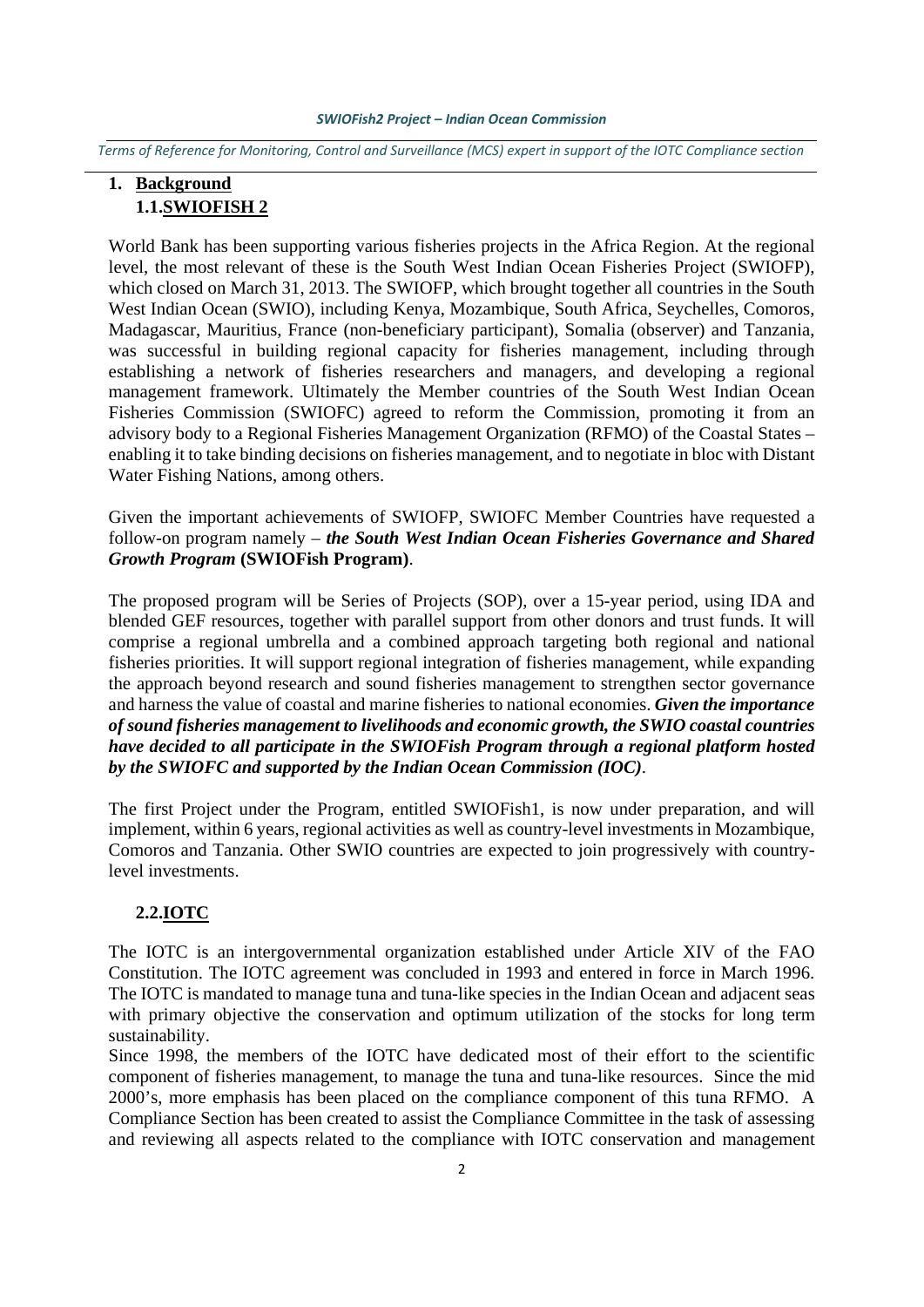Terms of Reference for Monitoring, Control and Surveillance (MCS) expert in support of the IOTC Compliance section

measures and to provide support to Contracting and Cooperating non-Contracting Parties (CPCs) in the implementation of Monitoring, Control and Surveillance (MCS) tools adopted by the IOTC Members (e.g. IUU vessel lists, authorized & active vessels lists, documents on board, marking of fishing vessels and gears, Vessel Monitoring System, fishing logbooks, regional observers scheme, transhipments programme, catch certification/trade documentation schemes). In 2010, aware of the powerful and cost effective compliance tool of Port States measures to combat IUU fishing activities in the Indian Ocean, the IOTC adopted a resolution on Port State measures to prevent, deter and eliminate illegal, unreported and unregulated (IUU) fishing (IOTC Resolution 10/11 on PSMR). The resolution, which entered into force on 1 March 2011, is inspired by the 2009 FAO Agreement on Port State Measures but placed in the context of the IOTC mandate. The fisheries administrations of the Coastal CPCs of the IOTC, where foreign fishing vessels offload tuna and tuna like species, are responsible for the implementation of the resolution.

**The effective implementation of the IOTC Conservation and Managements Measures (CMMs; including the Port State measures resolution) by developing CPCs requires a variety of aspects to be considered, developed and/or strengthened, to improve the capacity of the concerned CPCs for the implementation of these CMMs**.

The objective of the proposed capacity building activities is twofold: 1) to strengthen the implementation of active IOTC CMMs, thus increasing the level of compliance and enhancing contribution the developing States - coastal CPCs of the IOTC to the work of the IOTC; 2) to provide technical support to the developing States - coastal CPCs of the IOTC responsible for the implementation of the Port State Measures and to facilitate and strengthen the implementation of the PSM Resolution, thus ensure the long-term conservation and sustainable use of the tuna resources.

## **2. SWIOFish Program and Projects Objectives and Components**

The Program Development Objective of the proposed SWIOFish Program is "to increase the economic, social, and environmental benefits of SWIO countries from marine fisheries. The program will target growth and poverty reduction and strengthening of institutional and private sector capacities of the fisheries sector.

The SOP Development Objective-level Results Indicators of the Project would be as follows:

- a) Reduce the degradation of the status of fish stocks;
- b) Increase in the fisheries-related GDP in participating countries; and
- c) Increase in local fisheries-related value-addition benefitting to the households.

A phased set of complementary country and regional investments would achieve the program development objective by: (i) strengthening the countries' governance capacity to manage fisheries at the national and regional level, including reducing illicit fishing activities and strengthening comanagement of small-scale fisheries; (ii) investing to increase the profitability and sustainability of fisheries and value chains, and boost the value-added captured by the SWIO countries; (iii) supporting policies that improve the sharing of benefits derived from sustainable use of marine living resources in particular through pro-poor and community fisheries; and (iv) building robust and cost-effective regional cooperation on fisheries.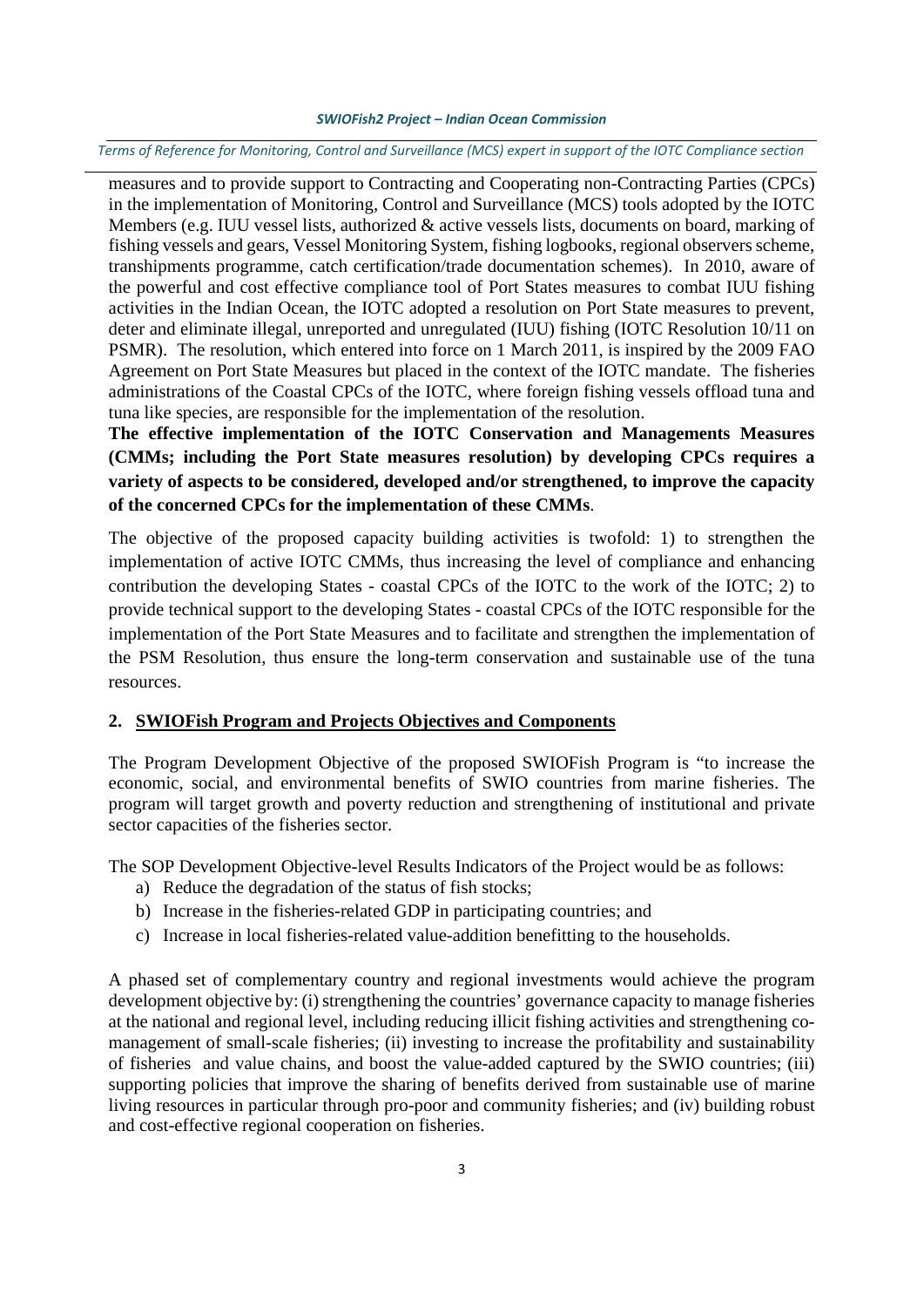Terms of Reference for Monitoring, Control and Surveillance (MCS) expert in support of the IOTC Compliance section

The proposed SOP would be a multi-phase operation to be implemented over a 15-year period. All SWIOFC member countries are eligible for the SOP, contingent on available funding. The first phase of the SOP (Phase 1) would extend, consolidate and build on the accomplishments of SWIOFP<sup>1</sup> and other Bank and GEF-funded activities in the region. It would consolidate and strengthen regional cooperation on fisheries and living marine resource management through improved management of fisheries, strengthen regional fisheries institutions, and promote knowledge exchange and capacity development. It would also establish the core human and institutional competencies and frameworks for sustainable fisheries management and prepare for major public and public/private capital investments required. It would also replicate and expand community fisheries co-management and business programs. As such, Phase 1 would have a major focus on human and institutional capacity development, design and implementation of fisheries management plans, and support to community livelihoods with a view to reducing the pressure on the resource.

A potential future phase (Phase 2), while building on the structure and achievements of Phase 1, would be a deepening and expansion phase which would further strengthen the policy reforms and empower stakeholders and users to have a greater role and incentives to secure the long-term health of the resources. It would support major investments prepared and shown to be viable in Phase 1, including in infrastructure, in co-financing of aquaculture development, fleet adjustment and fisheries reform. It would deepen regional collaboration with a focus on ensuring sustainability of that collaboration and regional management efforts. It would further harness benefits along domestic and international value chains. Phase 2 investments could start in any country when Phase 1 is completed, a sound basis for sustainable fisheries management is in place at the national and local levels, and infrastructure investments in the sector are prepared on the technical, environmental, financial and economic aspects.

The Project Development and Global Environmental Objectives of the first six-year phase of the Program (the SWIOFish1 Project) would be to improve the management effectiveness of selected priority fisheries at regional, national and community level, by strengthening the institutional capacity of regional organizations, governments and selected coastal communities to effectively manage selected priority fisheries. SWIOFish1 would establish the core human and institutional competencies and frameworks that are necessary for fisheries management and prepare for any major public and public/private capital investments required. Moreover, at the regional level the Project would consolidate and strengthen regional cooperation on fisheries and marine resource management, through improved management of transboundary fisheries, strengthen regional fisheries institutions, and promote knowledge exchange and capacity development.

The project will be implemented through four components:

- Component 1 *Enhanced regional collaboration;*
- Component 2 *Improved governance of priority fisheries*;
- Component 3 *Increased economic benefits from priority Fisheries*;
- Component 4 *Program management and coordination*.

#### 3. **Context of the assignment**

<sup>&</sup>lt;sup>1</sup> More specifically, the proposed project will use the SWIOFC, strengthened under the SWIOFP, and will pursue the successful approach of using the SWIOFC as a steering committee. It will also continue to support the implementation of Ecosystem Approach to Fisheries management plans, developed under SWIOFP.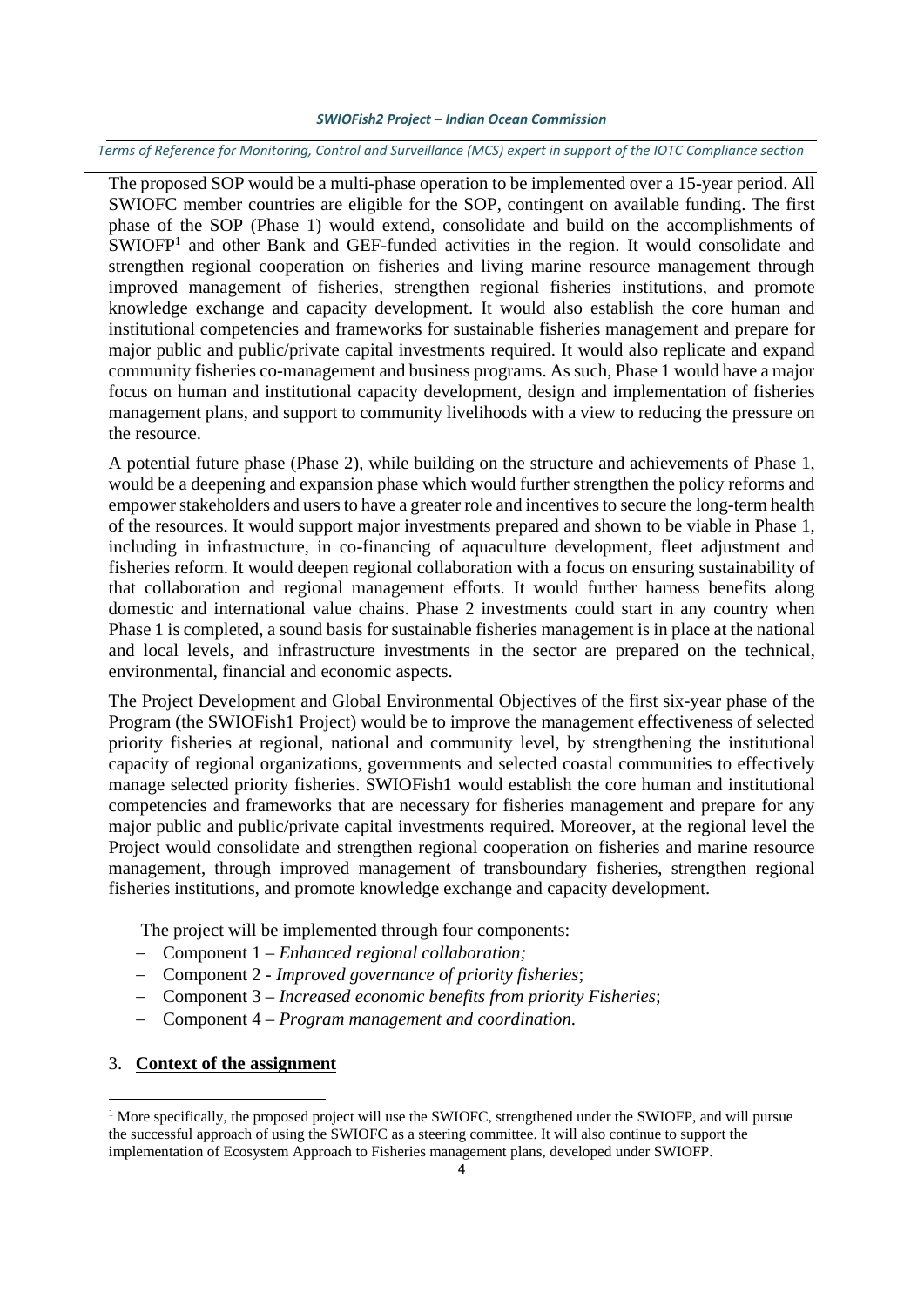Terms of Reference for Monitoring, Control and Surveillance (MCS) expert in support of the IOTC Compliance section

The primary objective of this assignment is to carry out IOTC activities as set in the Financing Agreement for the Second South West Indian Ocean Fisheries Governance and Shared Growth Project managed by IOC (SWIOFish2 Regional) for which a specific component is dedicated and implemented by the IOTC.

#### **4. Scope of work**

The Monitoring, Control and Surveillance (MCS) expert is recruited to the project on a fulltime basis and for a duration of 36 months, with a possibility of contract renewal thereafter on the basis of the need, respect of procurement rules, performance evaluation.

Without limitation he should be available to coordinate the programme activities implemented by the IOTC Secretariat in the SWIOFISH 2 focus countries in accordance with the implementation programme set forth in the grant agreement, including the supervision monitoring and reporting obligation as set.

The MCS expert shall be based at the Indian Ocean Tuna Commission (IOTC) Secretariat in Victoria, Seychelles, and shall report to the Secretary General of the IOC and the IOTC Executive Secretary and exercise its obligation as per the Project Agreement between the World Bank and the IOC related to IOTC activities. The technical supervisor of the MCS expert will be the IOTC Compliance Coordinator of Indian Ocean Tuna Commission.

Administratively and contractually, the MCS expert shall be under the responsibility of IOC and technically under the responsibility and supervision of the IOTC Secretariat.

#### **5. Duties of the MCS expert**

The MCS expert will undertake the following tasks:

- Assist the IOTC Compliance Section to implement the IOTC activities of the project as indicated in the grant agreement and the project agreement, and in accordance with the activities in support of IOTC, after World Bank no objection; The IOTC activities under the project are:
	- o I Implementation of IOTC Resolutions management of the tuna fishery:
		- Support to intersessional ad hoc Working Groups/Working Parties of IOTC,
		- Support to Studies at the Commission's request,
		- Internship at the IOTC Secretariat Compliance,
		- Compliance Support Mission; IOTC CMM training package; CMMs compendium,
		- Guide for IOTC data and information reporting; Regional CMMs workshop,
		- **Legal assistance to CPC to transpose IOTC Resolutions into national legislation;**
		- Development of the e-MARIS application;
		- Development of the e-PSM application.
	- o II Strengthen the management of the Indian Ocean tuna fishery through improving flag State performance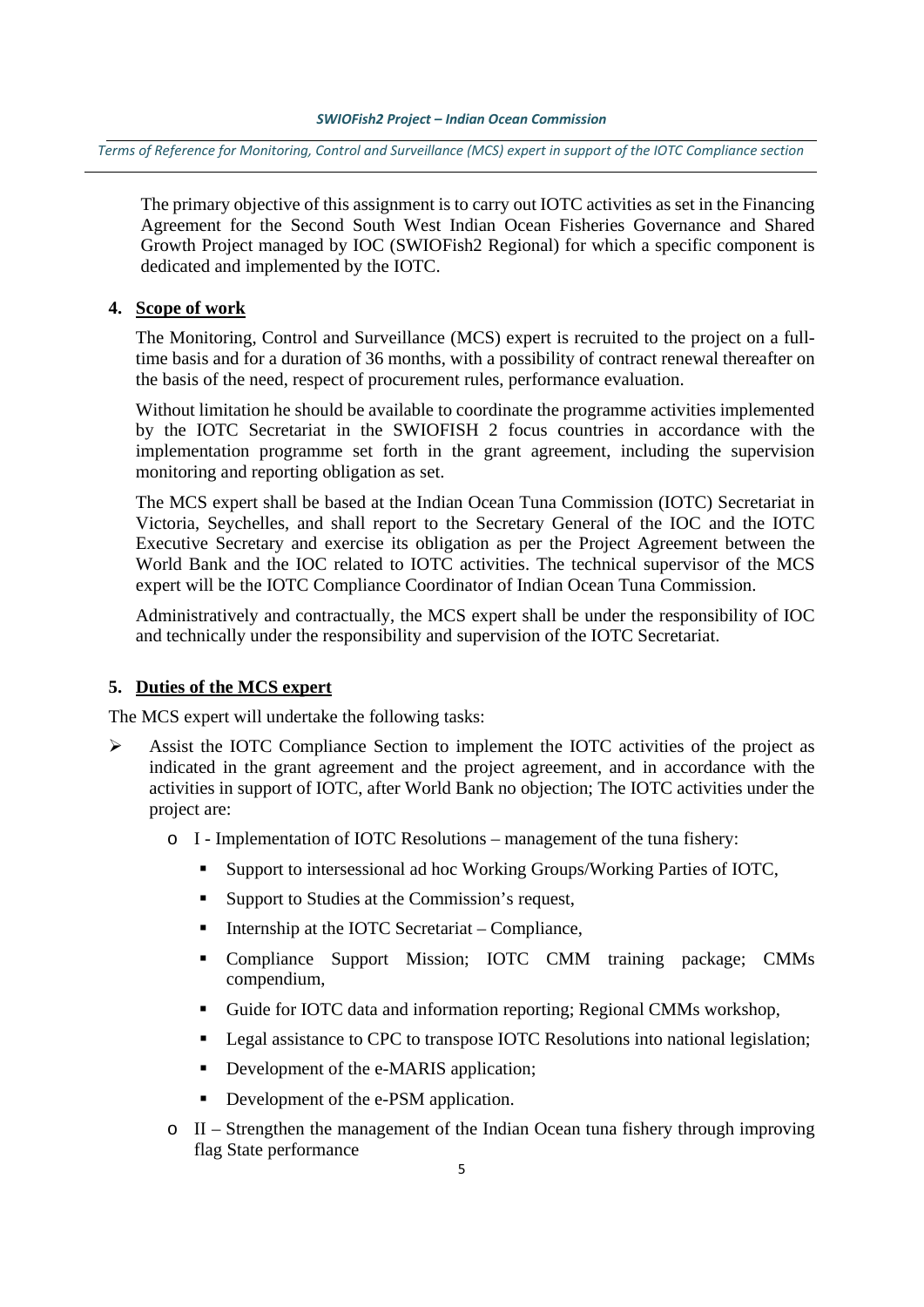Terms of Reference for Monitoring, Control and Surveillance (MCS) expert in support of the IOTC Compliance section

- o III Implementation of port State measures to fight against IUU fishing
	- Administrative and operational support to the implementation of port State measures
	- **Example 1** Legal assistance for the ratification of the FAO PSMA and establishment of PSM provision in the national legislative framework;
- o III Strengthen MCS capacity
	- Elaboration of a manual on regional best practices for evidence gathering in the context of the IOTC and delivery of training to MCS officers
	- Technical assistance to CPCs for implementation of newly adopted resolutions
- $\triangleright$  Undertake activities related to the procurement of goods, works and consultants services required for the implementation of the IOTC activities of the project in the focus countries, and ensure compliance with the procurement plan and the World Bank procedures and guidelines;
- Assist the IOTC Compliance section to organise meetings, seminars, training and workshops or any event with programme stakeholders and partners related to the IOTC activities of the project;
- $\triangleright$  Monitor and report on the progress of activities in support of IOTC expenditures in liaison with the administrative officer of the project based at IOC;
- $\triangleright$  Undertake other relevant activities as deemed essential for the IOTC activities of the project and for other capacity building activities implemented by the IOTC compliance section.

## **6. Reporting Obligations**

- 1. The MCS expert shall on a quarterly basis compile and submit, not later than the  $10<sup>th</sup>$  day of the month after the end of the quarter, the following reports;
	- (i) a written quarterly activity report against agreed IOTC work plan of the project, deadlines;
	- (ii) a quarterly expenditure statement related to implementation of IOTC activities of the project.
	- 2. Any other report requested by the IOTC or IOC as may be considered necessary after consultation with the World Bank.

## **7. Duration**

| <b>Activity</b>  | <b>Timing / Deadline</b> |
|------------------|--------------------------|
| Start of mission | $1st$ quarter of 2019    |
| End of contract  | September 30, 2023       |